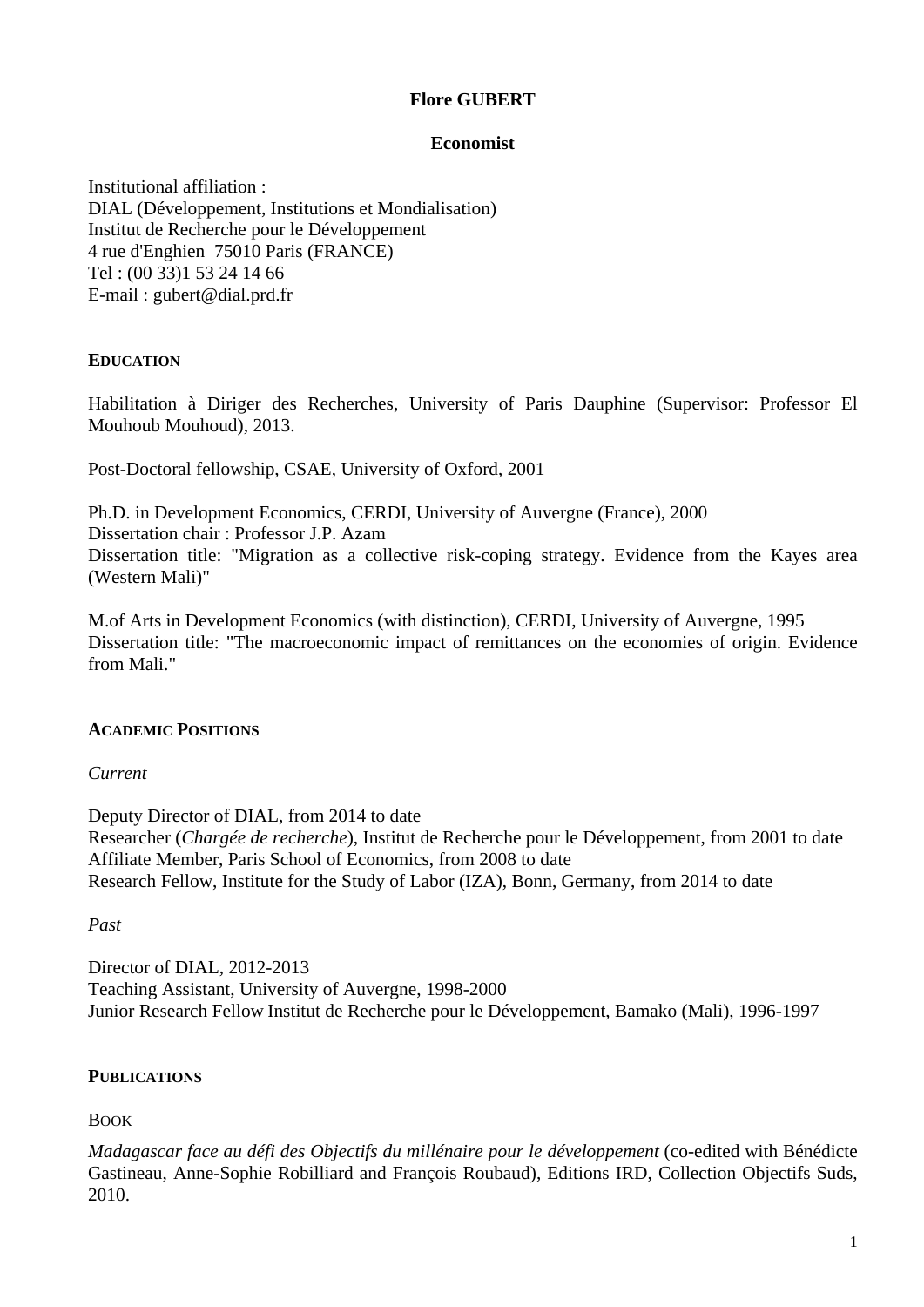PUBLISHED JOURNAL ARTICLES

"Migrants' HTAs and Local Development in Mali" (with Lisa Chauvet, Marion Mercier and Sandrine Mesplé-Somps), *Scandinavian Journal of Economics* (*forthcoming*)

"Kinship-ties and entrepreneurship in Western Africa" (with Michael Grimm, Ousman Koriko, Jann Lay and Christophe J. Nordman), *Journal of Small Business and Entrepreneurship* 26(2), 2013, 125- 150.

"Are Remittances More Effective Than Aid To Improve Child Health? An Empirical Assessment using Inter and Intra-Country Data" (with Lisa Chauvet and Sandrine Mesplé-Somps), *Journal of Development Studies* DOI:10.1080/00220388.2012.742508, 2012

"Migrant Networks as a Basis for Social Control : Remittance Incentives among Senegalese in France and Italy" (with Isabelle Chort and Jean-Noël Senne), *Regional Science and Urban Economics*, 42, 2012, pp. 858-874.

"Are there returns to migration experience? An empirical analysis using data on return migrants and non-migrants in West Africa" (with Philippe De Vreyer and Anne-Sophie Robilliard), *Annals of Economics and Statistics, 97/98,* 2010.

"Migration, Self-selection and Returns to Education in the WAEMU" (with Philippe De Vreyer and François Roubaud), *Journal of African Economies* 19(1), pp.52-87, 2010

"Migration trends in North Africa: focus on Morocco, Tunisia and Algeria" (with Christophe Nordman), *OECD Journal: General papers*, 2009/4, pp75-108

"Risk and Schooling Decisions in Rural Madagascar. A Panel Data Analysis" (with Anne-Sophie Robilliard), *Journal of African Economies*, 17(2), pp.207-238, 2007

"Migration and Development: Mixed evidence from western Mali", *Development*, 50.4, 2007

"The Formation of Risk-Sharing Networks" (with Marcel Fafchamps), *Journal of Development Economics*, 83(2), pp.326-350, 2007

"Risk Sharing and Network Formation" (with Marcel Fafchamps), *American Economic Review (Papers and Proceedings)* 97(2), 2007

"Contingent Loan Repayment in the Philippines" (with Marcel Fafchamps), *Economic Development and Cultural Change*, 55(4), 2007

Book Review of Stefan Dercon's *Insurance Against Poverty, Journal of African Economies*, 16(1), 2007

"Migrants' Remittances and the Household in Africa: A Review of Evidence" (with Jean-Paul Azam), *Journal of African Economies,* vol. 15 Supplement 2, 2006

"Those in Kayes. The Impact of Remittances on their Recipients in Africa" (with Jean-Paul Azam), *Revue Economique* 56(6), 1331-1358, 2005

"Do Migrants Insure Those Who Stay Behind. Evidence from the Kayes Area (Western Mali)", *Oxford Development Studies*, 30(3), 2002

Book Review of R. Reinikka and P.Collier's *Uganda's Recovery. The Role of Farms, Firms and Government*, *Journal of African Economies*, 10(4), 498-500, 2001

PUBLISHED JOURNAL ARTICLES IN FRENCH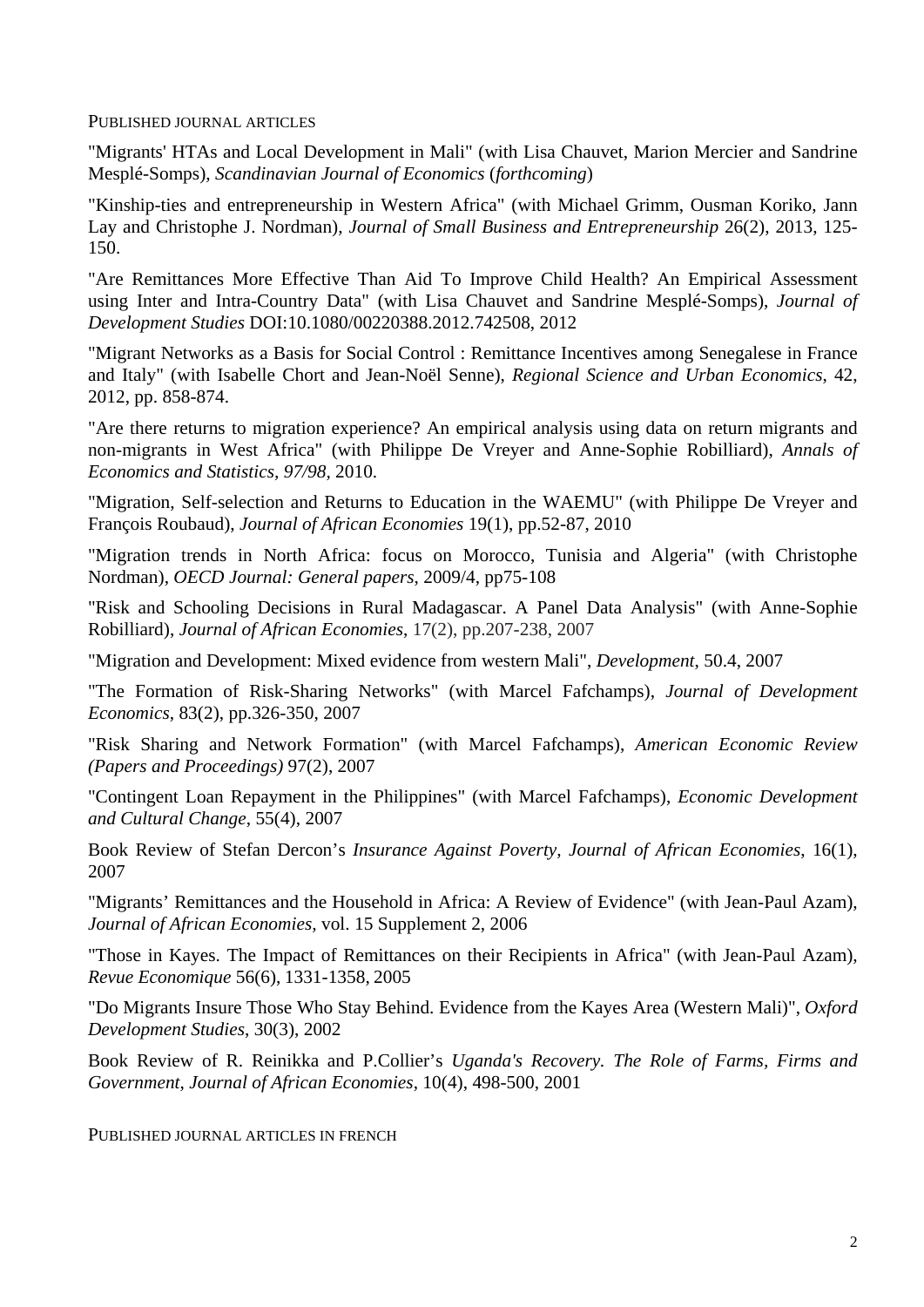"La dynamique associative des Maliens de l'extérieur : enseignements tirés de deux dispositifs d'enquête originaux." (avec Claire Bernard, Lisa Chauvet, Marion Mercier et Sandrine Mesplé-Somps), *Revue Européenne des migrations internationales* (forthcoming)

"Les batailles de Paris et New York. Une analyse du comportement électoral transnational des migrants sénégalais en France et aux Etats-Unis" (with Jean-Philippe Dedieu, Lisa Chauvet, Sandrine Mesplé-Somps and Etienne Smith), *Revue Française de Science Politique*, 63(5), 2013, pp. 865-892.

"Transferts de fonds des migrants, pauvreté et inégalités au Mali. Analyse à partir de trois scénarios contrefactuels" (with Sandrine Mesplé-Somps and Thomas Lassourd), *Revue Economique* 61(6), 2010.

"Les transferts monétaires des migrants sont-ils plus efficaces que l'aide publique pour améliorer la santé des enfants ? Une évaluation empirique sur des données inter et intra pays" (with Lisa Chauvet and Sandrine Mesplé Somps), *Revue d'Economie du Développement* 2009/4

"(In)Cohérences des politiques migratoires et de co-développement françaises. Illustrations maliennes", *Politique africaine* 109, pp.42-55

Commentaire de l'article de Riccardo Faini "Migration and Remittances: The Impact on Countries of Origin", *Revue d'Economie du Développement* 2007/2-3

CHAPTERS IN BOOKS

"Emigration et démocratisation" (avec Lisa Chauvet et Sandrine Mesplé-Somps), in Gonin P., Kotlok N. et Pérouse de Montclos M-A., *La tragédie malienne*, Ed. Vendémiaire, 2013, pp.227-241.

"Why do Migrants Migrate? Self-selection and Returns to Education in West Africa" (with Philippe De Vreyer and François Roubaud), chapter 10 in De Vreyer P. and Roubaud F., *Urban Labor Markets in Sub-Saharan Africa,* pp.303-326 [also published in French: "Pourquoi migrent-ils ? Auto-sélection des migrants et rendements de l'éducation" as chapter 10 in De Vreyer P. and Roubaud F., "Les marchés du travail urbains en Afrique subsaharienne", pp.313-337].

"Returns to Returning in West Africa" (with Philippe De Vreyer and Anne-Sophie Robilliard), chapter 11 in De Vreyer P. and Roubaud F., *Urban Labor Markets in Sub-Saharan Africa,* pp.327-350 [also published in French:"Les migrants de retour valorisent-ils leur capital?" (with Philippe De Vreyer and Anne-Sophie Robilliard), as chapter 11 in De Vreyer P. and Roubaud F., *Les marchés du travail urbains en Afrique subsaharienne*, pp.339-361].

"Afrique Sub-saharienne" (with Jean-Noël senne), chap.7 in OECD, *Resserrer les liens avec les diasporas. Panorama des compétences des migrants*", Editions OCDE, 2012, pp.311-321.

"La solidarité forcée bride-t-elle l'activité des micro-entrepreneurs? Une analyse à partir de données ouest-africaines" (with M. Grimm, O. Koriko, J. Lay and C.J. Nordman) in Cling J-P., Razafindrakoto M. and Roubaud F. (dir.), *L'économie informelle dans les pays en développement*, Coll. Conférences et Séminaires 06, édition AFD, 2012, pp.165-182.

"Migrations, transferts et développement : le Mexique comme point de comparaison" chap. 5 in Mohsen-Finan K. (dir.), *Le Maghreb dans les relations internationales*, IFRI, CNRS Editions, 2011, pp.131-164

"Return migration and small enterprise development in the Maghreb" (with Christophe J. Nordman), chap.3 in Plaza S. and Ratha D. (eds), *Diaspora for development*, The World Bank, Washington D.C., 2011, pp.103-126.

"Croissance et pauvreté à Madagascar. Un aperçu de la dernière décennie (1997-2007)" (with Anne-Sophie Robilliard), chap. 1 in Gastineau B., Gubert F., Robilliard A-S. and Roubaud F. (eds.), *Madagascar face au défi des Objectifs du millénaire pour le développement*, Editions IRD, Collection Objectifs Suds, 2010, pp. 25-52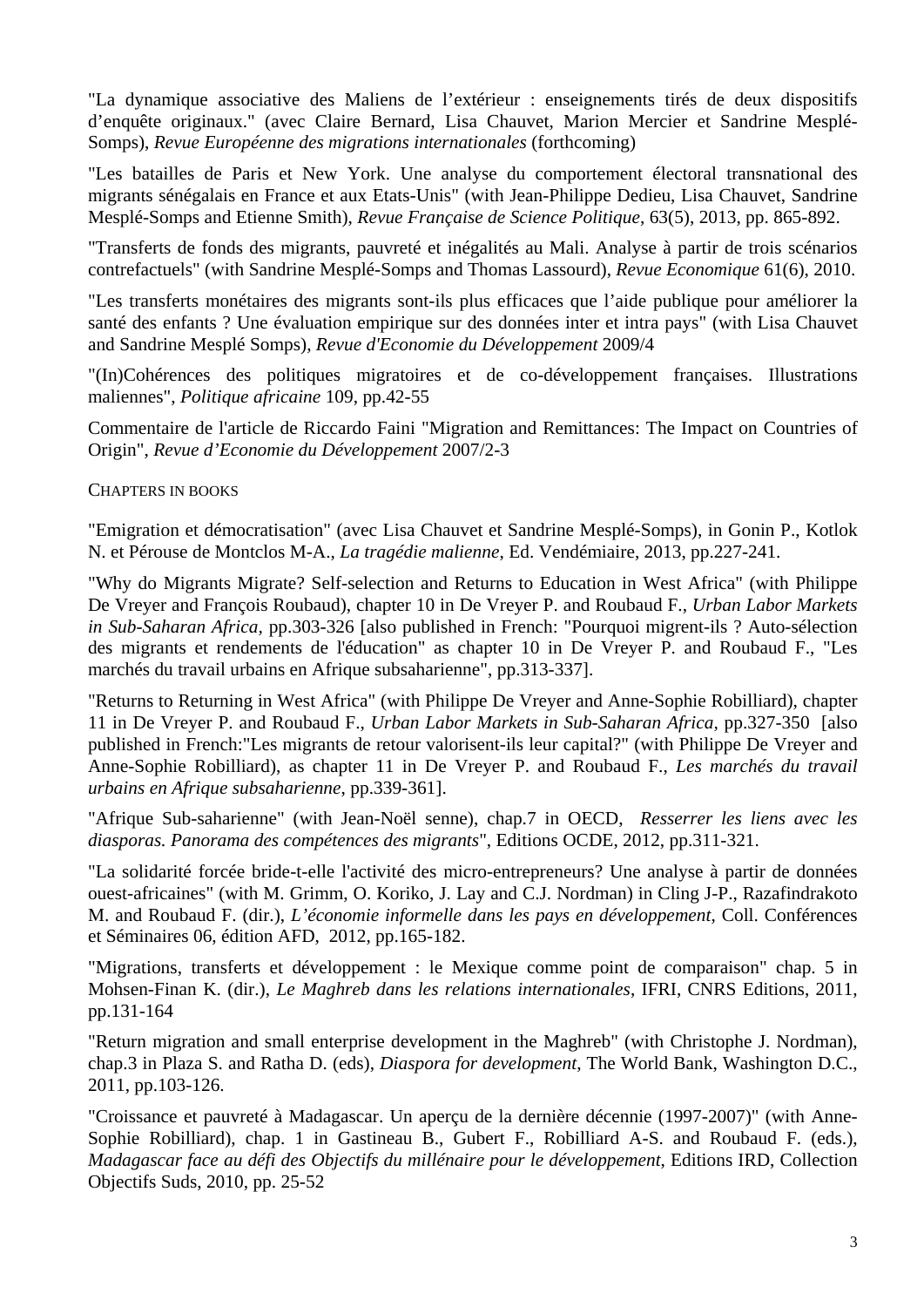"Impact des chocs économiques et démographiques sur la scolarisation en milieu rural" (with Anne-Sophie Robilliard and Jean-Noel Senne), chap. 5 in Gastineau B., Gubert F., Robilliard A-S. and Roubaud F. (eds.), *Madagascar face au défi des Objectifs du millénaire pour le développement*, Editions IRD, Collection Objectifs Suds, 2010, pp.157-185

"Économie" (with H. Andriananja, J. Charmes, I. Droy, G. Forger, P.Méral, J. Ramiaramanana, M. Razafindrakoto, A-S. Robilliard, F. Roubaud), chap. 6 in Feller C. and Sandron F. (eds.), Parcours de recherche à Madagascar. L'IRD – Orstom et ses partenaires, IRD Editions, 2010, pp.139-167

"Impact des migrations sur le développement et la pauvreté" (with Michel Bruneau, Andrew Hardy and Jacques Ould Aoudia) in Lagrée S., Cling J-P., Razafindrakoto M. et Roubaud F. (eds.). *Stratégies de réduction de la pauvreté : approches méthodologiques et transversales*, Les Journées de Tam Dao : Université d'Eté en Sciences Sociales 2009. Hanoi : Tri Thuc, 2010.

"Are Remittances More Effective Than Aid To Improve Child Health? An Empirical Assessment using Inter and Intra-Country Data" (with Lisa Chauvet and Sandrine Mesplé-Somps), in Lin J.Y. and Pleskovic B. (eds), *People, Politics and Globalization*, ABCDE 2009, The World Bank, Washington D.C., 2010.

"Enjeux individuels et collectifs de la migration : le point de vue des pays de départ", in Chemin A. et Gélard J-P. (eds.) *Migrants. Craintes et espoirs*, Presses Universitaires de Rennes, 2009.

"Migration from MENA to OCED Countries: Trends, Determinants, and Prospects" (with Christophe Nordman), in World Bank, *Shaping the Future: A Long-Term Perspective of People and Job Mobility for the Middle East and North Africa*. Volume II: Background Papers, 2009

"Le financement des très petites entreprises urbaines : étude d'impact d'un projet de microfinance à Antananarivo (Madagascar) » (with François Roubaud), in F. Mourji, B. Decaluwé and P. Plane (eds.), *Le développement face à la pauvreté*, CRDI, AUF, Economica, 2006

"Migrations du Sud, pauvreté et développement" (with Denis Cogneau), in E.M. Mouhoud (dir.), *Les nouvelles migrations, un enjeu Nord-Sud de la mondialisation,* Editions Universalis, 2006

"L'impact des transferts de fonds sur le développement des pays d'origine : le cas de l'Afrique", chap. *I* in OCDE (ed.), *Migrations, transferts et développement*, Paris : OCDE, pp.43-72, 2005.

"Migrant Remittances and their Impact on the Economic Development of Sending Countries. The Case of Africa", chap. I in OCDE (ed.), *Migrations, Remittances and Development*, Paris : OCDE, pp.43-72, 2005.

"Ceux de Kayes : l'effet des transferts des émigrés maliens sur leurs familles d'origine", (with Jean-Paul Azam), in F. Heran (dir.), *Immigration, marché du travail, intégration*, Commissariat Général du Plan, La Documentation Française

"La participation des maliens de France au développement de la région de Kayes", *in* P. Bocquier and T.Diarra (dir.) *Population et Société au Mali*, coll. Etudes Africaines, Ed. L'Harmattan, 1999, 208p.

# OTHER PUBLICATIONS

"Migration and Development: Mixed Evidence from Western Mali", in IFPRI-WCAO Thematic Research Note 04, 2013 http://www.ifpri.org/sites/default/files/publications/wcaotn04.pdf

"Pourquoi migrer ? Le regard de la théorie économique", in *Economie politique des migration*, Regards croisés sur l'économie n°8, Ed. La Découverte, 2010, 96-105

"Migrations, transferts et développement. Expériences comparées du Mexique et des pays du Maghreb", Note de l'IFRI, Programme Migrations, identités, citoyenneté, 2010, 29p.

"The Future of International Migration to OECD Countries. Regional Note: North Africa" (with Christophe Nordman), IFP Working paper, OCDE, 2009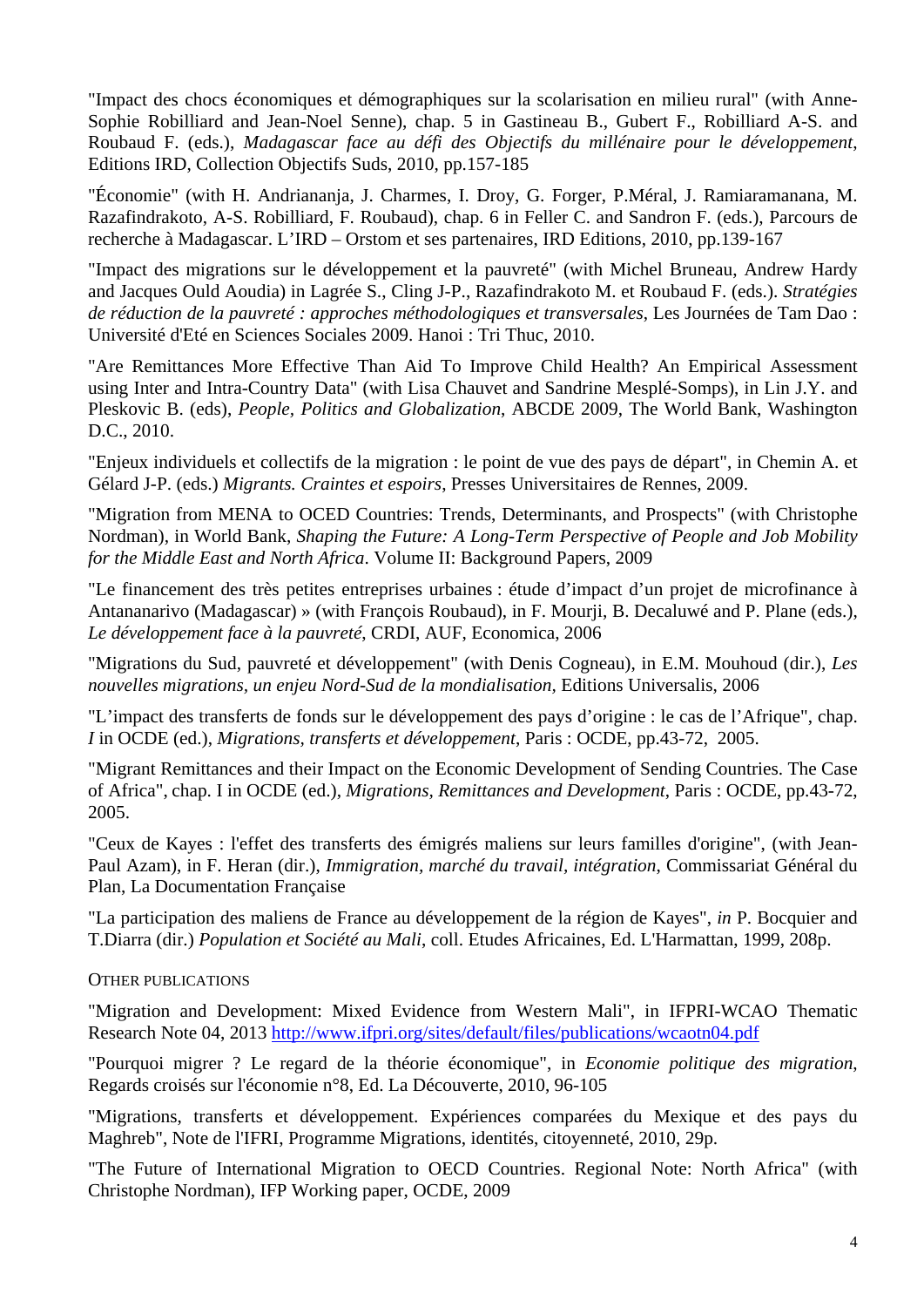http://www.oecd.org/dataoecd/3/39/43484295.pdf

"La migration facteur de développement : la région de Kayes", Accueillir n°252, décembre 2009, pp.39-42 http://www.revues-plurielles.org/\_uploads/pdf/47/252/p039\_042.pdf

"La rente migratoire, levier de développement ? ", Grain de sel nº 40, septembre-novembre 2007, pp18-19.

"Youth Employment in Africa" (with Jean-Pierre Cling, Philippe De Vreyer, Christophe Nordman and Anne-Sophie Robilliard), Dialogue n°27, DIAL, july 2007. http://www.dial.prd.fr/dial\_publications/PDF/Dialogue/Dialogue27GB.pdf

"...A propos de l'article d'Anibal Sanchez Aguilar, *Envois de fonds des migrants : quelle méthode de quantification privilégier* ?", *Statéco* n°101, 2007 http://www.dial.prd.fr/dial\_publications/PDF/stateco101/10gubert.pdf

"Dynamics of Rural Poverty in Madagascar" (with Anne-Sophie Robilliard), Dialogue n°26, DIAL, january 2007. http://www.dial.prd.fr/dial\_publications/PDF/Dialogue/Dialogue26GB.pdf

" International Migration and Development : a Watershed?" (with Thierry Giordano), Les synthèses de l'Iddri, n° 9, Iddri, 2006, 4p (Also available in French under the title "Migration internationale et développement: un tournant ?"),

http://www.iddri.org/Publications/Collections/Syntheses/sy\_0603\_giordano&gubert\_migration\_eng.pdf

"Le secteur informel dans les principales agglomérations de sept Etats membres de l'UEMOA : performances, insertion, perspectives. Principaux résultats de l'enquête 1-2-3- de 2001-2003" (with A. Brilleau, S. Coulibaly, O. Kouriko, M. Kuepie and E. Ouedraogo), *Statéco* 99, pp.65-88. http://www.dial.prd.fr/dial\_publications/STATECO/pdf/99/99\_6.pdf

"Analyser l'impact d'un projet de microfinance : l'exemple d'ADéFI à Madagascar" (with Faly Rakotomanana, Irène Rabemananjara et François Roubaud), Agence Française de Développement, Notes et Documents n°19, june 2005, 117p.

http://www.afd.fr/jahia/webdav/site/myjahiasite/users/administrateur/public/publications/notesetdocuments/ND-19.pdf

"La micro-finance est-elle un outil de réduction de la pauvreté ? Etat de la recherche", *Techniques Financières et Développement* n°78, 2005

"Le financement des très petites entreprises urbaines : étude d'impact d'un projet de micro-finance à Antanarivo (Madagascar)", (with François Roubaud), *Techniques Financières et Développement* n°73, 2003 et *Statéco* n°98, 2004.

"The impact of emigration on the source countries: current state of research" , Dialogue n°19, DIAL, june 2003. http://www.dial.prd.fr/dial\_publications/PDF/Dialogue/Dialogue19GB.pdf

"Migrations et développement : une relation controversée", Cahiers Français n°307, La Documentation Française, mai 2002

"Le comportement de transfert des migrants est-il guidé par un motif d'assurance ? L'exemple des Maliens de Kayes", Cahier du GEMDEV n°28, Paris, avril 2002, pp. 197-220

"Migration, Remittances and Moral Hazard. Evidence from the Kayes Area", CERDI, *Etudes et Documents* 2000-17, 32p.

WORKING PAPERS

The discourse and practice of codevelopment in Europe"

"MIDDAS : Un projet innovant pour une analyse originale des liens entre migration, transferts de fonds et développement" (*revise and resubmit*)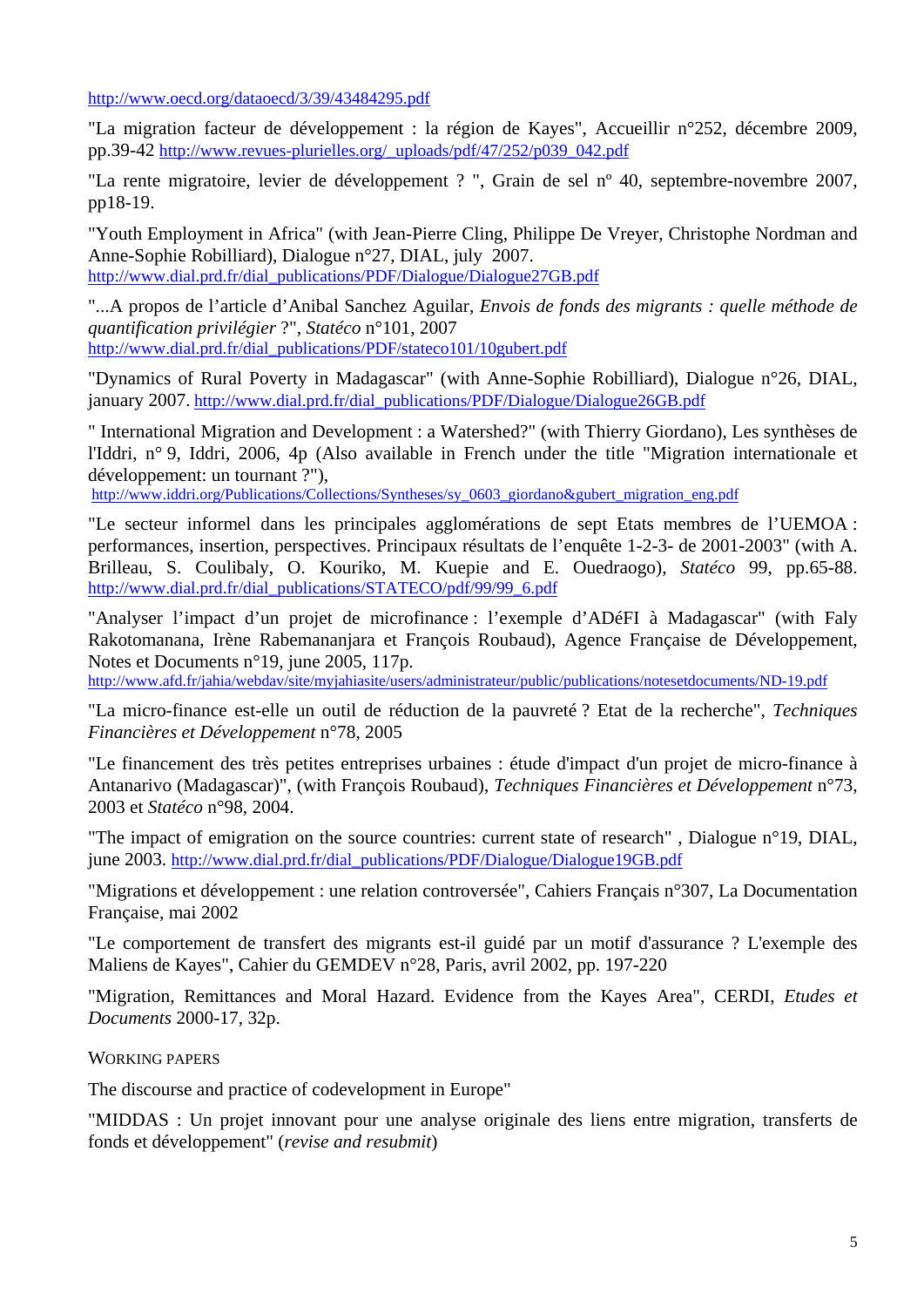"Land reform and certification in Madagascar: does perception of tenure security matter and change?" (with Perrine Burnod, Nicole Andrianirina, Céline Boué, Nelly Rakoto-Tiana, Julia Vaillant, Rado Rabeantoandro and Raphaël Ratovoarinony)

"Return Migration and Small Enterprise Development in the Maghreb" (avec Christophe Nordman), European Institute, Robert Schuman Centre for Advanced Studies, MIREM Project, Analytical Report, MIREM-AR 2008/02.

"Who Benefits Most from Migration? An Empirical Analysis Using Data on Return Migrants in the Maghreb" (avec Christophe Nordman), European Institute, Robert Schuman Centre for Advanced Studies, MIREM Project, Analytical Report, MIREM-AR 2008/03, *revise and resubmit*

"Stratégies matrimoniales et legs à l'occasion du mariage. Application au cas des ménages ruraux malgaches" (with Anne-Sophie Robilliard and J-N Senne), mimeo. DIAL

"L'analyse économique des migrations. Un aperçu synthétique", OCDE/DELSA, 13p.

"Dynamics of Rural Poverty in Madagascar" (with Anne-Sophie Robilliard)

"Testing for Insurance using Panel Data on Rural Madagascar" (with Anne-Sophie Robilliard)

# PRESS CONTRIBUTIONS

"Transferts de fonds. Des bénéfices à augmenter", *Courrier de la Planète* n°81-82, pp.96-97

"Migrations internationales et développement des pays du Sud" (with Denis Cogneau), *Alternatives économiques*

"Ces immigrés qui font vivre le Mali", *Libération*, 19 février 2003

# **RESEARCH GRANTS**

"Poverty Dynamics in Rural Madagascar : Short- and Long-term Approaches", 2003-2007 (85 000 euros)

"International Migration and Development : An Analysis Using Matched Data Collected in Senegal and in Main Destination Countries (France, Italy, Mauritania and Côte d'Ivoire", 2007-2009 (270 000 euros)

"Migrants' Associations, Governance and the Provision of Public Goods in Sending Countries. Malian and Senegalese Migrants' Associations in France and Italy", 2009-2012 (200 000 euros)

# **CONFERENCES / SEMINARS**

7th International Conference World Bank/French Development Agency "Migration and Development", Oxford, 2014.

CSAE, conférence on Economic Development in Africa", Oxford (Royaume-Uni), 2013

Workshop on "Migrants' Choices", Netherlands Interdisciplinary Demographic Institute, La Haye (Pays-Bas), 2012

UAPS 6th African Population Conference, Ouagadougou, Burkina Faso, 2011

CSAE, 25th Anniversary Conference, Oxford (Royaume-Uni), 2011

Development and Globalisation Seminar, University of Paris I, Paris, 2011

3rd International Conference World Bank/French Development Agency "Migration and Development", Washington DC, 2010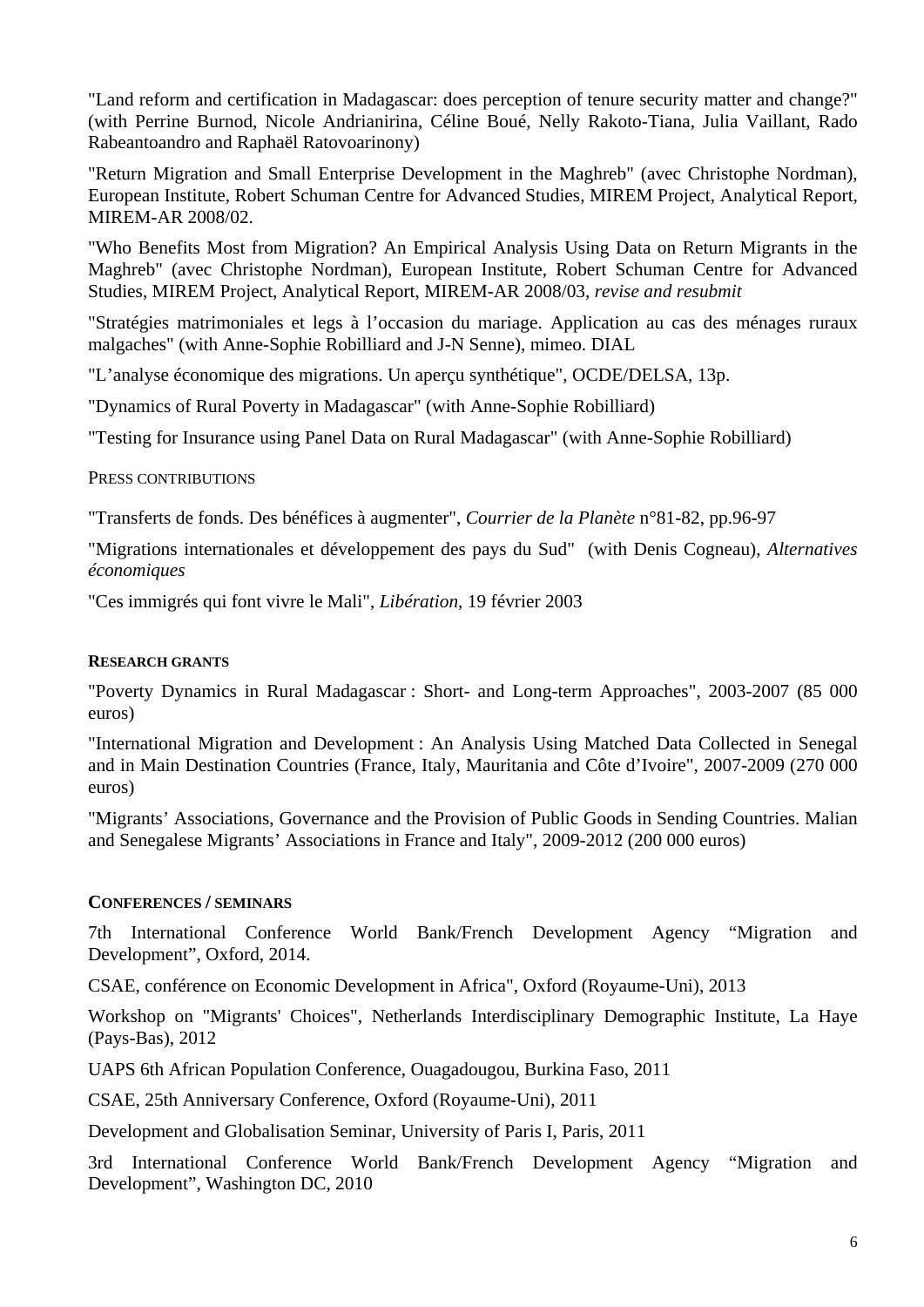Workshop on "Migration and Economic Development: Insights from original data collection and fieldworks", Florence (Italy), 2010

2nd International Conference World Bank/French Development Agency "Migration and Development", Washington DC, 2009

International Conference on "Diaspora and Development", Washington DC, 2009

1st GDRI DREEM conference on « Inequalities and Development in Mediterranean Countries », Istanbul, 2009.

Chaire Quételet « South-North International Migration from the Perspective of Academics, Decision Makers and NGOs», Louvain-la-Neuve, 2008

EUDN, Academic conference, Paris, 2008.

Workshop on « Remittances, Inequalities and Poverty in Developing Countries» organized by GDR « Developement and Transition Countries », LARE-efi, Bordeaux, 2008

CEPII-OECD workshop on "International Migration: Trends and Challenges", Paris, 2008.

57èmes congrès de l'AFSE, Paris, 2008

Conférence on "Migration and Development", Lille, 2008

World Bank 2008 ABCDE conference, Cape Town (South Africa), 2008

CSAE, conference on "Economic Development in Africa", Oxford (UK), 2008

1ère Journée du GDR « Economie du développement et de la transition », Clermont-Ferrand, 2007

Conférence on "Labor Markets in Developing and Transition Economies: Emerging Policy and Analytical Issues", Ann Arbor, USA, 2007

Seminar on Development Economics, DELTA, Paris, 2007

Conference on "Dynamiques rurales à Madagascar : perspectives démographiques, économiques et sociales", Antananarivo (Madagascar), 2007.

4th Conference AFD/EUDN "Migrations et Développement : des avantages partagés ?", Paris, 2006

55th congrès de l'AFSE, Paris, 2006

AUF, 7èmes Journées Scientifiques du réseau "Analyse Economique et Développement", Paris, 2006

23ème Journées de Micro-économie Appliquée (Nantes), 2006

CSAE, conference "Reducing Poverty and Inequality: How can Africa be included?", Oxford (United Kingdom), 2006

EUDN, Third Academic Conference, 2005

NEUDC 2005

AERC plenary session, 2005

Journées Scientifiques de l'AFSE "Economie du développement et de la transition", Clermont-Fd, 2005

Seminar on Development Economics, CERDI, Clermont-Fd, 2005

Pew Bellagio Conference on "Social Dynamics and the Microeconomics of Poverty", Bellagio (Italia), 2005

CSAE, Workshop on "Networks, Behavior and Poverty", Oxford (United Kingdom), 2004

EUDN, Second academic conference on "Trade, Aid, FDI and International Migration", Paris, 2004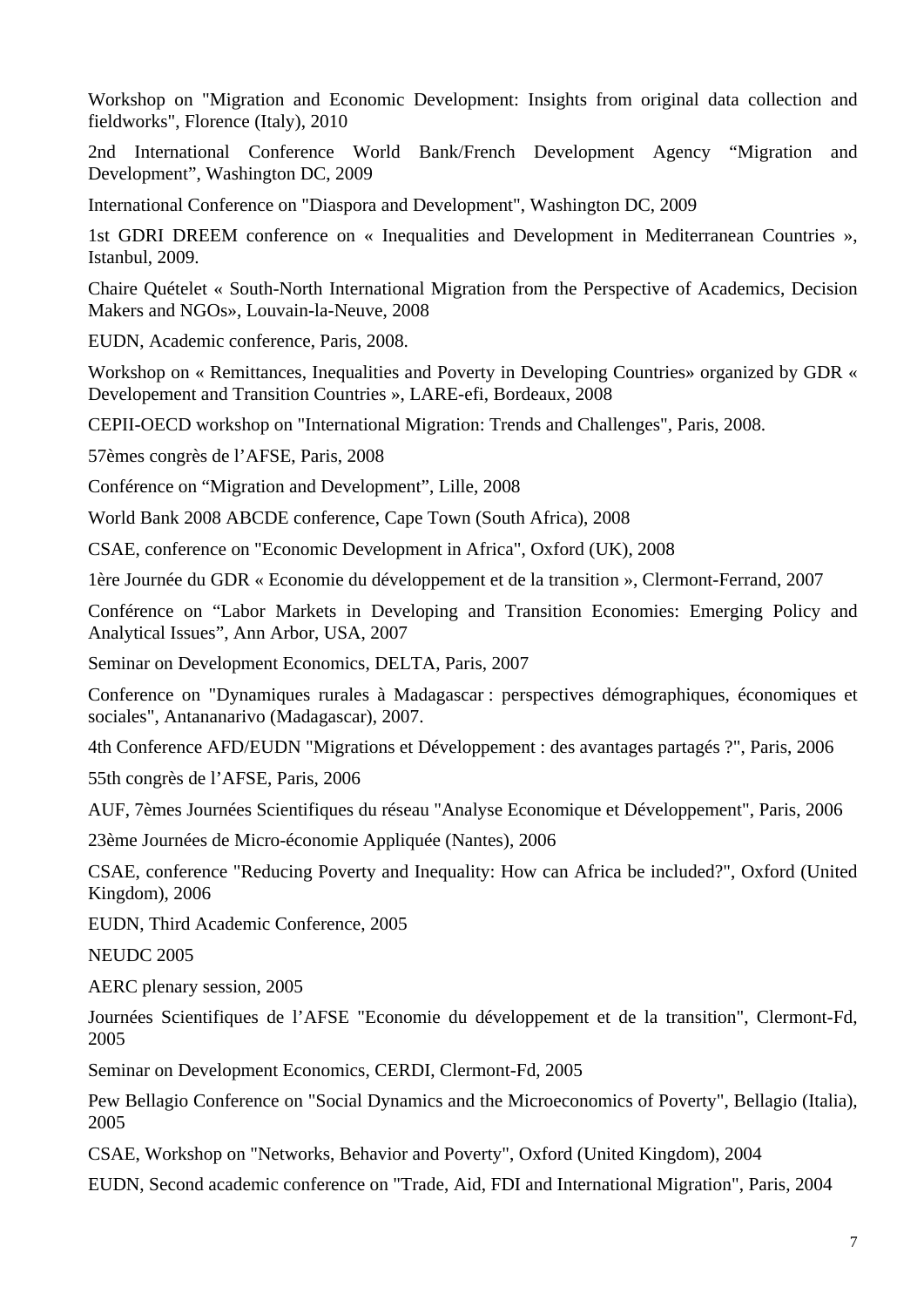AUF, 6èmes journées scientifiques du réseau "Analyse Economique et développement" , Marrakech (Morocco), 2004

EUDN, First academic conference on "Economic Growth, Poverty Reduction and Institutions", Paris, 2003

Seminar on Development Economics at DELTA, Paris, 2003

Seminar on Development Economics at IDEI, University of Toulouse, 2002

CSAE, conference on "Understanding Poverty and Growth in Sub-Saharan Africa", Oxford (United Kingdom), 2002

Seminar on Development Economics, CSAE, Univesity of Oxford, 2001

8th World Congress of the Econometric Society, University of Washington, Seattle (Etats-Unis), 2000

CSAE, conference on "Opportunities in Africa : Micro-evidence on firms and households", Oxford (United Kingdom), 2000

16ème Journées de Micro-économie Appliquée (Lyon), 1999

8èmes Journées du SESAME (Montpellier), 1998

15èmes Journées de Micro-économie Appliquée (Pointe-à-Pître, Guadeloupe), 1998

ORSTOM-IFAN, conference on "Systèmes et dynamiques des migrations internationales ouestafricaines", Dakar (Senegal), 1996

#### **CONSULTING EXPERIENCE**

CIRAD - Observatoire du Foncier à Madagascar, "Impact assessment of the land reform in Madagascar", 2011.

UNICEF, Contribution to the report on "Madagascar Situation Analysis of Women and Children" (with Anne-Sophie Robilliard and Nelly Rakoto-Tiana), 2007.

World Bank, Project Greenback 2.0 "Survey on migrants' financial behaviors in Montreuil, France", 2014.

World Bank, Background Papers on "Return Migration in Morocco, Algeria and Tunisia" (with Christophe Nordman), 2007-2008

World Bank, Background Paper on "Migration from MENA to OECD Countries: Trends, Determinants and Prospects" (with Christophe Nordman), 2005-2006

OECD, "The Future of Migration to OECD Countries: A Regional Note for North Africa (Morocco, Algeria and Tunisia)" (with Christophe Nordman), 2008.

OECD, Report on « International Migration from Sub-Saharan Africa to OECD Countries: an Overview", 2008.

OECD, Report on "Return Migrants in Western Africa: Characteristics and Labour Market Performance" (with Philippe De Vreyer and Anne-Sophie Robilliard), 2007.

OECD, Background Paper on "The Economic Analysis of Labour Migration: A Summary Overview of the Microeconomic Theories", 2006.

OECD Development Centre, Project on Policy Coherence for Development. In charge of the Mali Case Study on the joint impact of Aid and Migration (with Marc Raffinot), 2005

OECD, Report on "Remittances and their Impact in Africa", 2004

Agence Française de Développement, Report on "Youth Employment in Africa" (with DIAL), 2005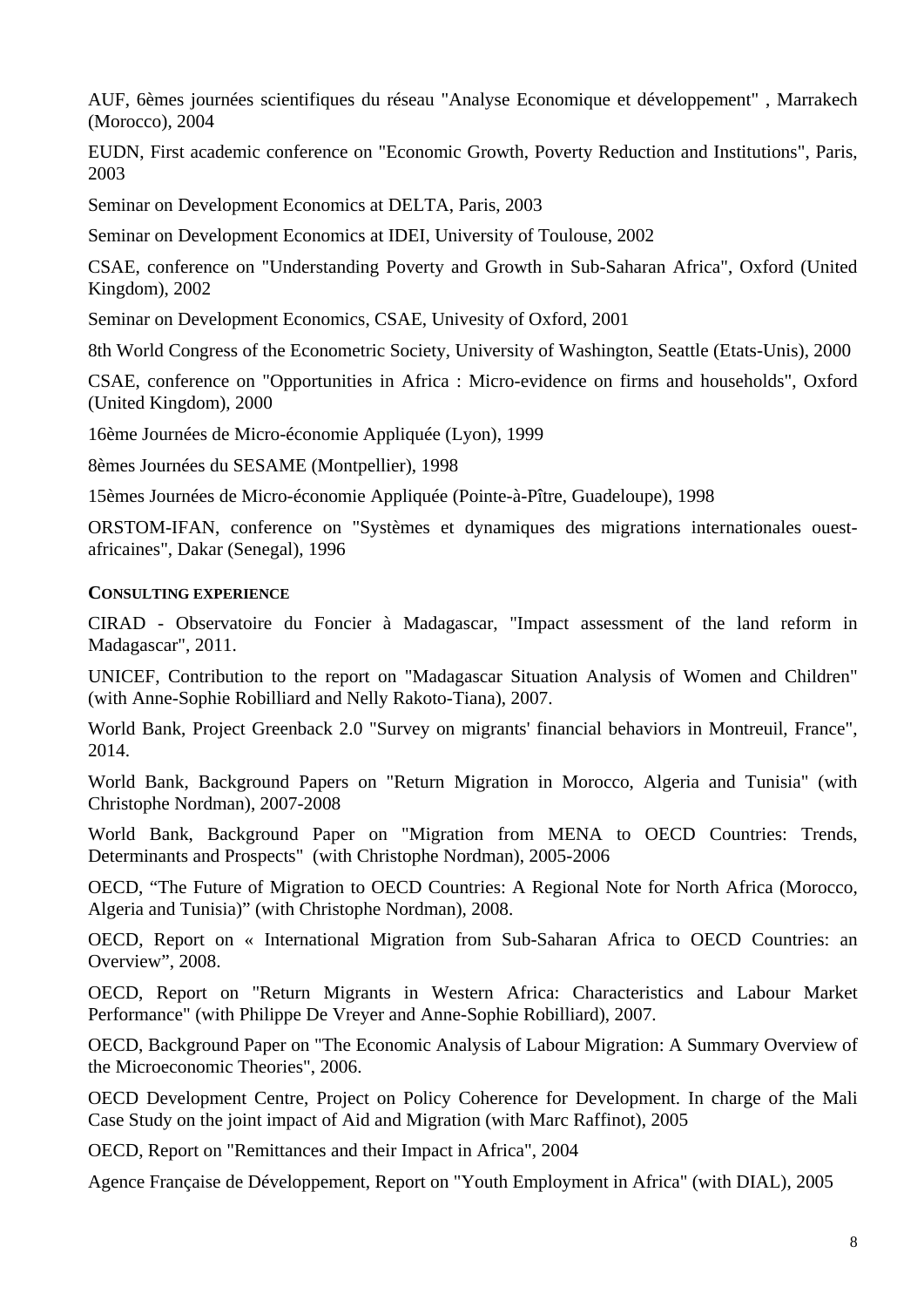Agence Française de Développement,  $2<sup>nd</sup>$  Quantitative and Qualitative Microfinance Impact Assessment of ADEFI, 2005

ADEFI, Quantitative and Qualitative Microfinance Impact Assessment of ADEFI (micro-finance institution implanted in Madagascar), 2002-2003

French Ministry of Foreign Affairs, Delegation for Cooperation and Francophony, Report on "Requirements for Statistics and Information about the Rural Sector for PRSPs", 2002

# **TEACHING**

#### *Current*

"Risk, market imperfections and microfinance policy", Master PPD, Paris School of Economics (24h/year)

Applied Seminar on "Poverty Analysis", University of Dauphine (30h/year) (with Elodie Djemai)

Seminar on "Collective action (with a focus on village insurance and solidarity networks)", Master "Management of Development", ILO International Training Centre, Turin (10h/year)

# *Past experiences*

Development: household, ethnicity and networks, Master "Development Economics", University of Namur (15h)

Development Finance, University of Dauphine (6h/year)

Development Economics, Master EPEE, University of Marne-la-vallée, in collaboration with other researchers from DIAL (6h/year)

Seminar on "Poverty: Measurement Issues and Analysis", FORHOM Institute, la Rochelle (24h)

Development Microeconomics, Master "Population and Developpement", Institut Catholique de Madagascar (15h/year)

# **SUPERVISION OF DOCTORAL DISSERTATIONS**

# *Completed*

Nelly Rakoto-Tiana, "L'éducation primaire pour tous ? Politiques éducatives, demande d'éducation et travail des enfants à Madagascar", Université Paris 13 et Université Catholique de Madagascar, 2011 (supervisor)

Anne-Claire Thomas, "Poverty, Risk and Insurance in Rural Madagascar", UCL Belgium, 2011 (cosupervisor)

Julia Vaillant, "Imbricated Dynamics in Times of Fragile Growth: Individuals, Families and Household Businesses in Madagascar, 1995-2005", Université Paris-Dauphine, 2012 (co-supervisor) Jean-Noël Senne, "Migration, Remittances and Schooling Decisions within the Household: Evidence from Innovative Surveys in Senegal and Madagascar", EHESS, 2013 (co-supervisor)

*Ongoing* 

Carolina Alban (Paris Shool of Economics) (supervisor) Marlon Seror (Paris school of Economics) (supervisor) Esther Delesalle (U. Cergy -Pontoise et EHESS) (co- supervisor)